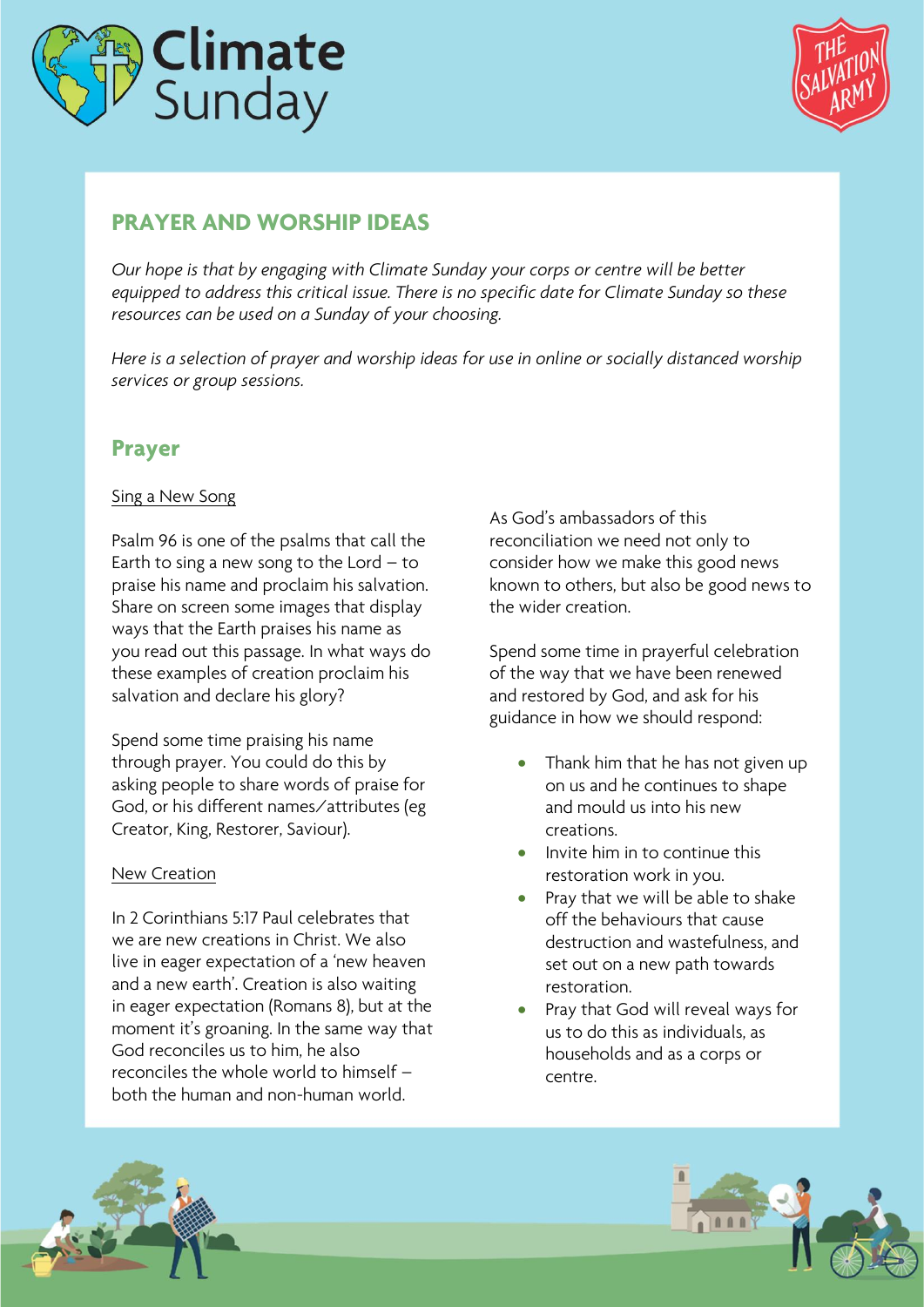



# Breath of God

Use the following prayer together – read it out slowly and encourage people to breathe along with the prayer:

*Lord, we thank you for the beauty and wonder that can be seen in all of creation. As you breathed life into this world and into our beings, we ask you to breathe life into us once again.*

*We pray for you to give us the strength to respond to creation in a way which reflects your loving care and concern for all things.*

*As we breathe in your love, help us to breathe out your love. As we breathe in your grace, help us to breathe out your grace. As we breathe in your beauty, help us to breathe out your beauty.*

*May we reflect your nature in all that we do.*

*Amen.*

# In God's Image

Give out small mirror mosaic tiles (available to purchase online or from craft shops) to each member of your congregation/group. Or, if using online, encourage people to find a mirror or use the camera on their device. Reflect on the fact that we are each made in God's image. Take some time to recognise the divine presence of God in who he has made us to be, and consider how we can each reflect his nature in the way we treat his human and non-human creation.

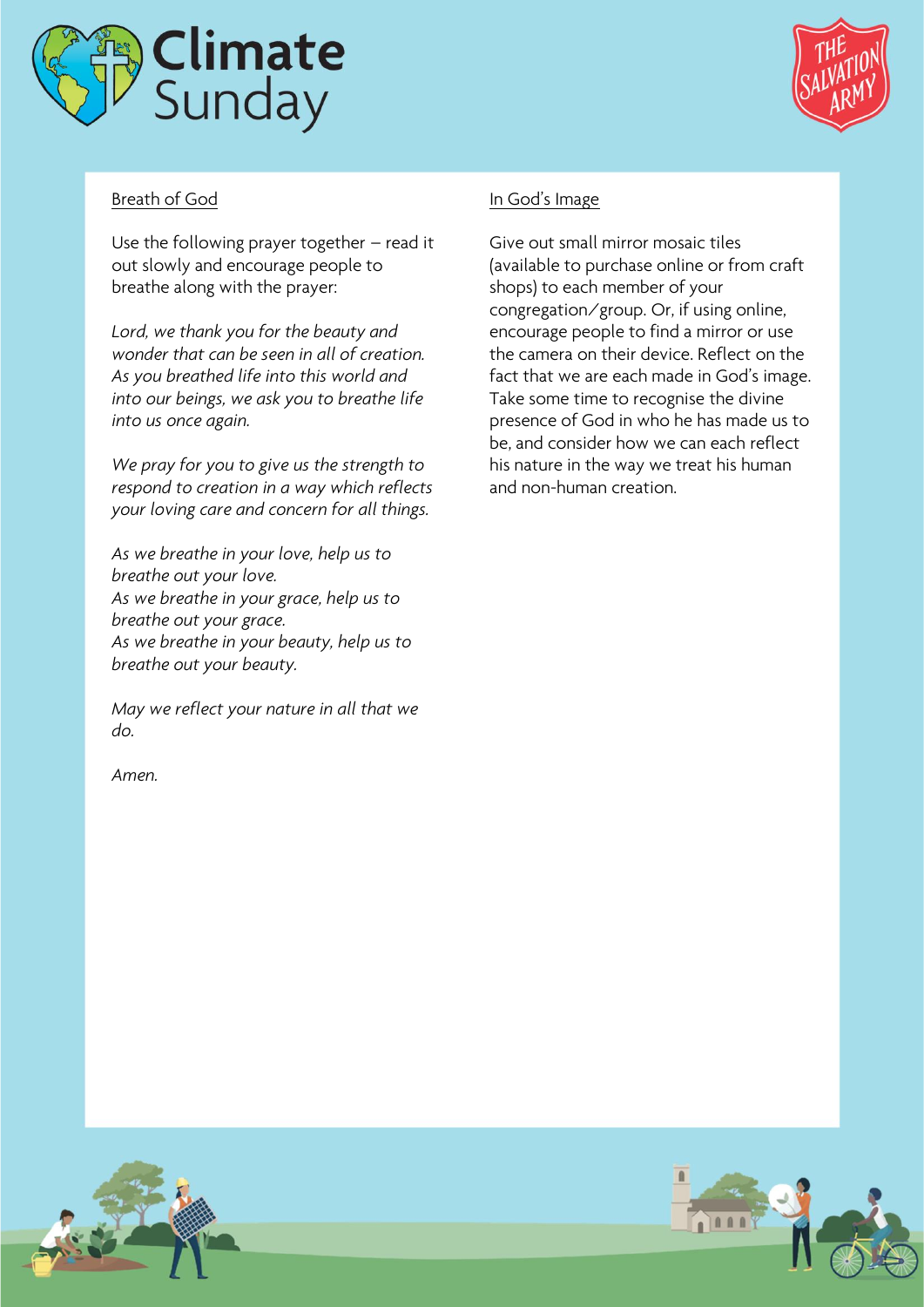



Redemption of Creation through the Bible – A Prayer Journey

The story of the Bible is ultimately the story of the reconciliation, redemption and restoration of all of creation. As we journey through this story, let us discover more about our Creator and his heart for all that he has created. And, as people made in his image, may we understand more of how we can join in with his redemptive plan.

# **The garden (Genesis 1-2)**

Genesis tells us that we are made in God's image, reflecting his nature (1:26 *The Messsage*) so that we can be responsible for the very good world he has created. Pray for guidance on how you can best serve and preserve creation.

## **Sabbath (Leviticus 25:1-7)**

Amongst the many laws of the Old Testament is the importance of sabbath – for the land as well as for God's people. The principle highlighted the importance of not overworking the land, but also to let it lie fallow. Pray for wisdom to ensure that you are not causing the land to be over-exploited through your actions and lifestyle.

### **In praise of the Creator (Psalm 148)**

The Psalms are full of praise for the Creator and his creation. Praise God for his creation through what you can see around you today. Ask God to reveal more of himself to you through his world.

#### **Incarnation (John 1)**

In John 1 we read of Christ – who has been present since the beginning of creation – becoming flesh and blood and putting down roots in the world he created. Consider how you can follow this example of incarnation and show commitment to the place you find yourself in at this season of your life.

### **Salvation for all creation (John 3:16)**

John 3:16 is arguably the most famous verse of the Bible. But we often miss that this verse shows God's love for the world*,* not just mankind. Thank God for his sacrifice on the cross and that he came to reconcile all things to himself (Colossians 1:20).

### **Creation groaning (Romans 8:18-25)**

Paul tells us in Romans 8 that creation is groaning. Pray that you will become more attuned to the ways that creation is groaning. Pray for God to give you guidance about how you can respond to this groaning so that his glory will be revealed in and through you.

## **A renewed Earth (Revelation 21)**

The story we have been exploring is not yet over. We are still living it. In Revelation we see that God's redemption story ends with a new Heaven and a new (or renewed) Earth. Thank God for his plan to make everything new (v5). Pray that as Christians we will help bring about this renewal through our words and actions.

*Originally featured i[n Prayer Matters.](https://www.salvationarmy.org.uk/resources/worship-resources/prayer-matters)*



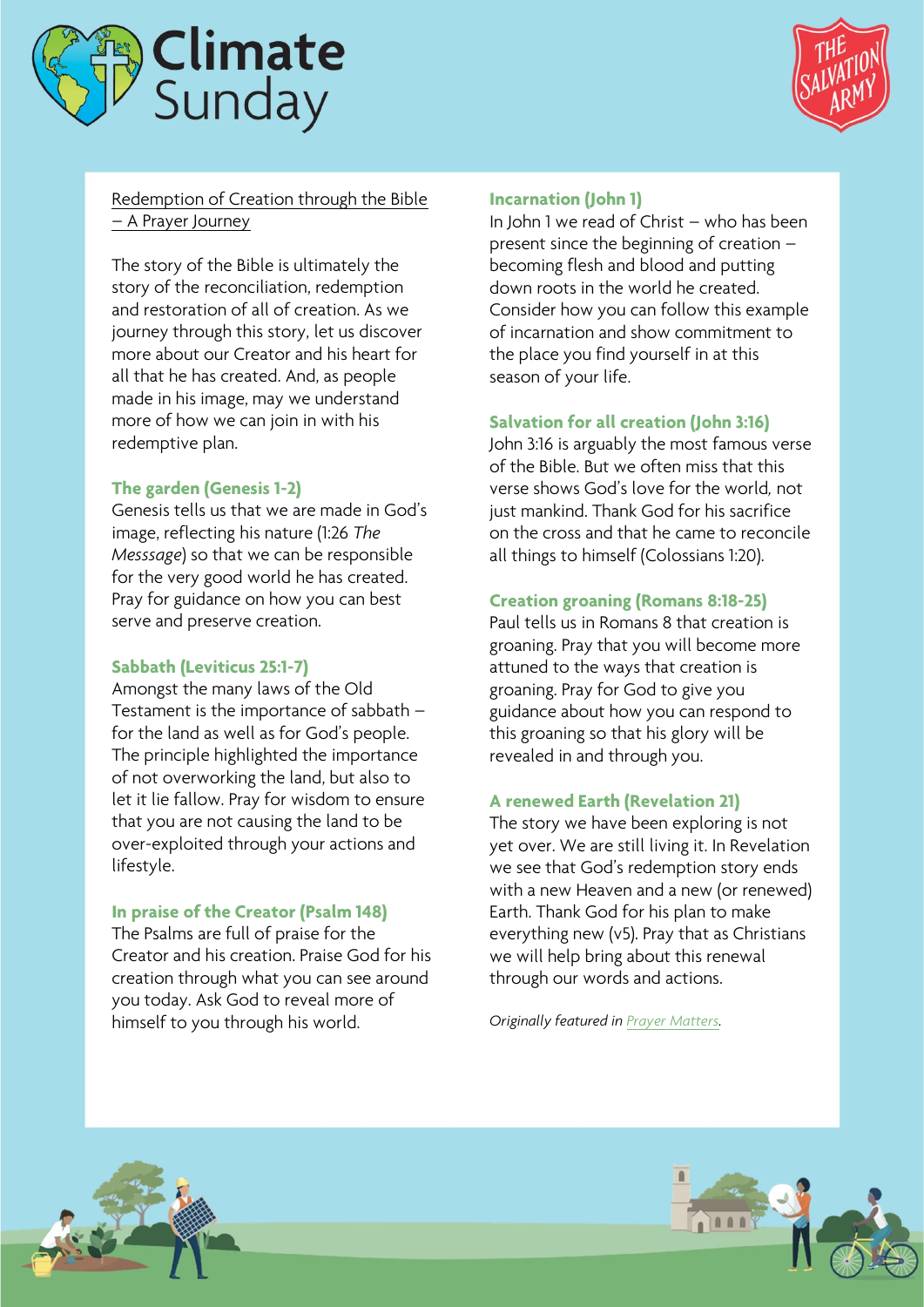



# Oaks of Righteousness – Meditation

### Read [Isaiah 61:1-3 from](https://www.biblestudytools.com/msg/isaiah/passage/?q=isaiah+61:1-3) *The Message*.

Oaks are said to take 300 years to grow, 300 years to live and 300 years to die. They are long-lasting and they stand firm. They stretch towards the heavens and deep into the ground. As the seasons change they have times of growth and times where they lie dormant, conserving and preserving before they sprout their leaves and grow again.

Spend some time reflecting on what it means to have been planted as an *Oak of Righteousness* …

# **PLANTED BY GOD**

Start by thanking God that you have been chosen by him, for the assurance of his grace, and that you have been reclaimed and replanted by him to display his glory.

## **DEEPEN YOUR ROOTS**

What soil are you planted in? How deep are your roots? How well can you withstand the challenging winds when they come? Are you able to stand firm? Are you being blown around or is the air still?

Stretch down deeper into God who dwells in you, who has made your heart his home. Welcome him in and ask him to reveal more of his love to you. Ask God to help you reach down deeper into his love.

#### **SUNLIGHT AND RAIN**

Trees stretch up and bend towards the sun so their leaves can absorb the light. How can you stretch out your hands towards God?

As trees soak up nutrition through sunlight and rain, think about what God is feeding you with. How can you absorb what he is trying to say to you? How can you ensure you are soaking up what is of God?

## **RESPOND TO THE SEASON**

Like other deciduous trees, oak trees shed their leaves to conserve resources. This also helps protect them from being blown over in the windier winter months.

Think about the season you're in. Are you in a season where there is lots in your surrounding environment to help you grow? Or are you having to shed leaves, to preserve what you have to protect yourself against the adverse weather?

Trust that just as the seasons change, so the seasons of our lives will change. Ask God for his guidance to respond effectively to the season you're in at the moment.

### **GROWING TOGETHER**

The solitary field oak is not as useful to a carpenter or builder as the woodland oak. As they grow with other trees, they don't spread out as they would in the open field. They grow straighter and higher to reach towards the light.



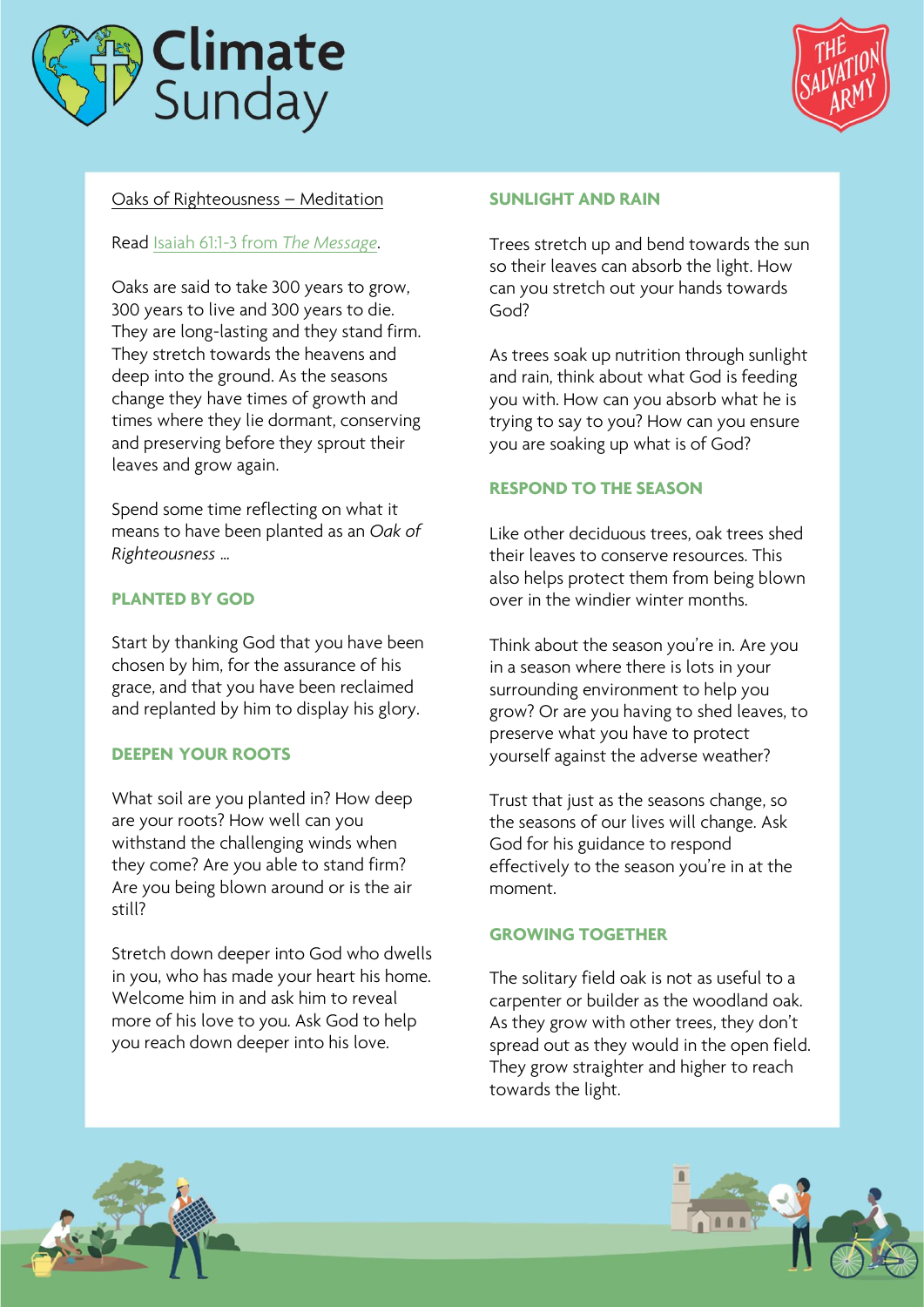



The oaks of righteousness are plural  $-$  they are growing together. Pray for those in your forest – that you can grow upwards together towards the light. Don't be a field oak, stretching out and taking over, but a woodland oak, helping each other to grow.

### **BEARING FRUIT**

Oak forests support more life forms than any other native forest, including hundreds of insect species. They are an important source of food for many birds. Squirrels, badgers and deer feed on acorns, and caterpillars feed on its flower and leaf buds.

Let your life be fruitful, helping others around you to be nourished. Pray for the impact that your actions have on such a wide variety of people around you, as well as the wider creation. Finally, consider how we can stand firm as oaks in the midst of the chaos and the swirling winds of life.

#### *References*

- *[https://www.christiantoday.com/article](https://www.christiantoday.com/article/oaks-of-righteousness-the-hidden-lesson-in-a-bible-prophecy/128352.htm) [/oaks-of-righteousness-the-hidden-lesson](https://www.christiantoday.com/article/oaks-of-righteousness-the-hidden-lesson-in-a-bible-prophecy/128352.htm)[in-a-bible-prophecy/128352.htm](https://www.christiantoday.com/article/oaks-of-righteousness-the-hidden-lesson-in-a-bible-prophecy/128352.htm)*
- *[https://www.woodlandtrust.org.uk/trees](https://www.woodlandtrust.org.uk/trees-woods-and-wildlife/british-trees/a-z-of-british-trees/english-oak/) [-woods-and-wildlife/british-trees/a-z-of](https://www.woodlandtrust.org.uk/trees-woods-and-wildlife/british-trees/a-z-of-british-trees/english-oak/)[british-trees/english-oak/](https://www.woodlandtrust.org.uk/trees-woods-and-wildlife/british-trees/a-z-of-british-trees/english-oak/)*
- *[https://www.sciencefocus.com/nature/](https://www.sciencefocus.com/nature/why-do-trees-lose-their-leaves/) [why-do-trees-lose-their-leaves/](https://www.sciencefocus.com/nature/why-do-trees-lose-their-leaves/)*



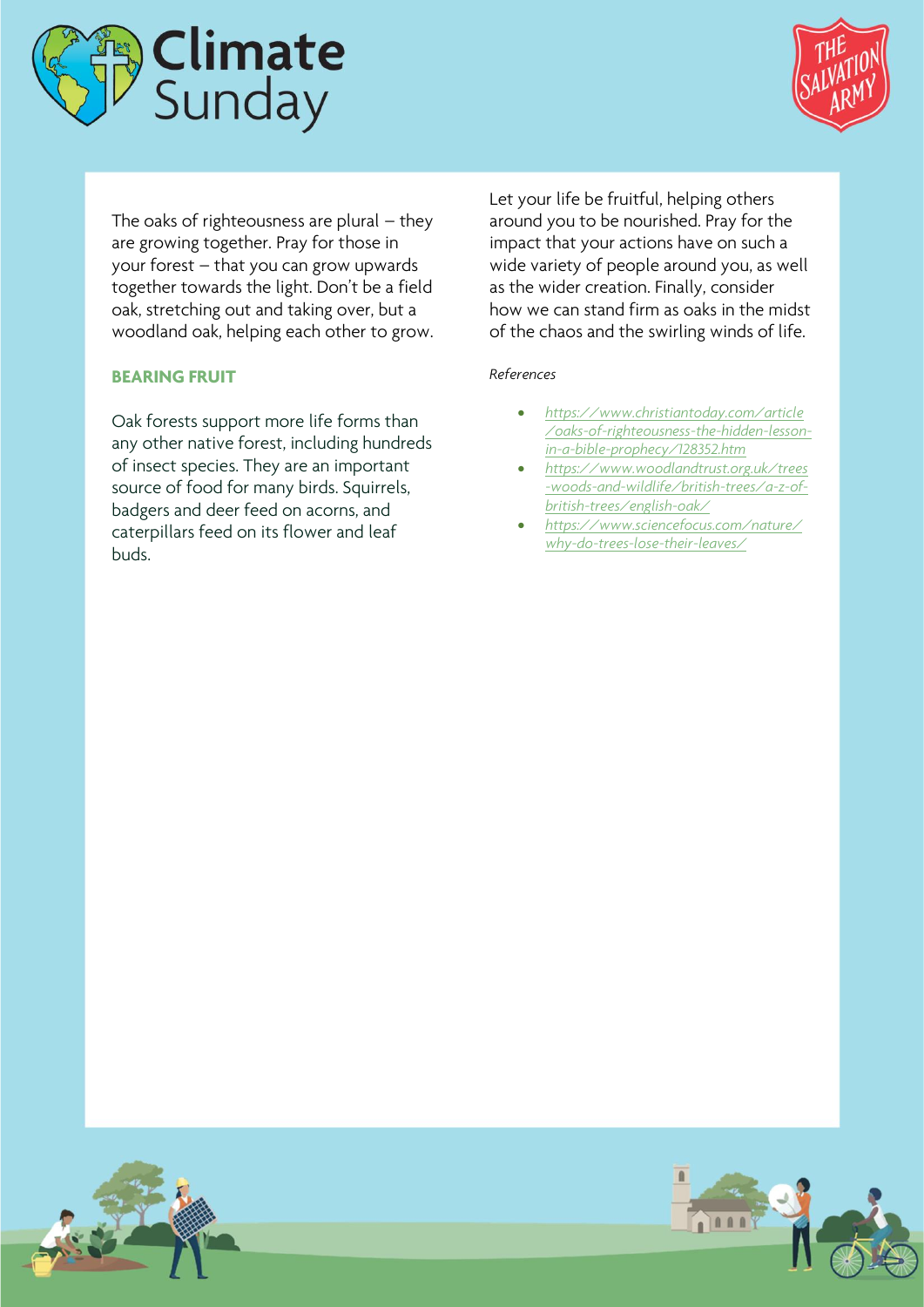



# **Creative Worship**

# Sounds of Nature

Use one of the following ideas to help you use music and sound as part of your worship to the Creator:

- Sing a song of praise which specifically reflects the glory of his creation (see end of doc for ideas).
- Make some simple junk instruments (eg plastic bottle shakers using rice, tube/tub drums) and 'sing a new song' with your waste.
- Do an internet search for nature sounds such as birds, water, animals etc. You could also use a streaming service, or there are numerous free apps available. Use these as a background to your Scripture reading or prayer time to help you connect with the sounds of creation and thank God for the wonder of it all

# Bin Stickers

Give out some labels (or alternatively use plain paper). Ask people to draw on or decorate these with a reminder to consider the impact of what you consume and the waste this creates. Encourage people to take these and stick them on or around their main waste bin to be reminded of the call to be involved in restoring creation.

# Recycled Poster

Use a large piece of a cardboard box (sourced from a recent delivery or the supermarket) and encourage a group to spend time creating a prayer poster collage using recycled materials. If you are running an online service, encourage people to do their own with their household recycling. Display these somewhere in the building as an ongoing reminder of your commitment to serving creation as part of your mission.

# Plastic Planters

Collect up old plastic bottles and use them to create planters or bird feeders. This is a great way to re-use something if you have plastic bottles that would otherwise be thrown away – so don't buy more just for this! A quick internet search will provide plenty of inspiration for how to do this. You may also want to decorate these with a verse, a prayer or your commitment to respond.

# Scratch Doodles

The issue of air pollution is one that affects our towns and cities as well as people around the world. Using scratch art doodle pads (available from craft and stationery suppliers) ask people to respond and create an image of beauty by 'removing the pollution'. While doing so, encourage people to pray that God will help them translate this symbolic action into practical action.

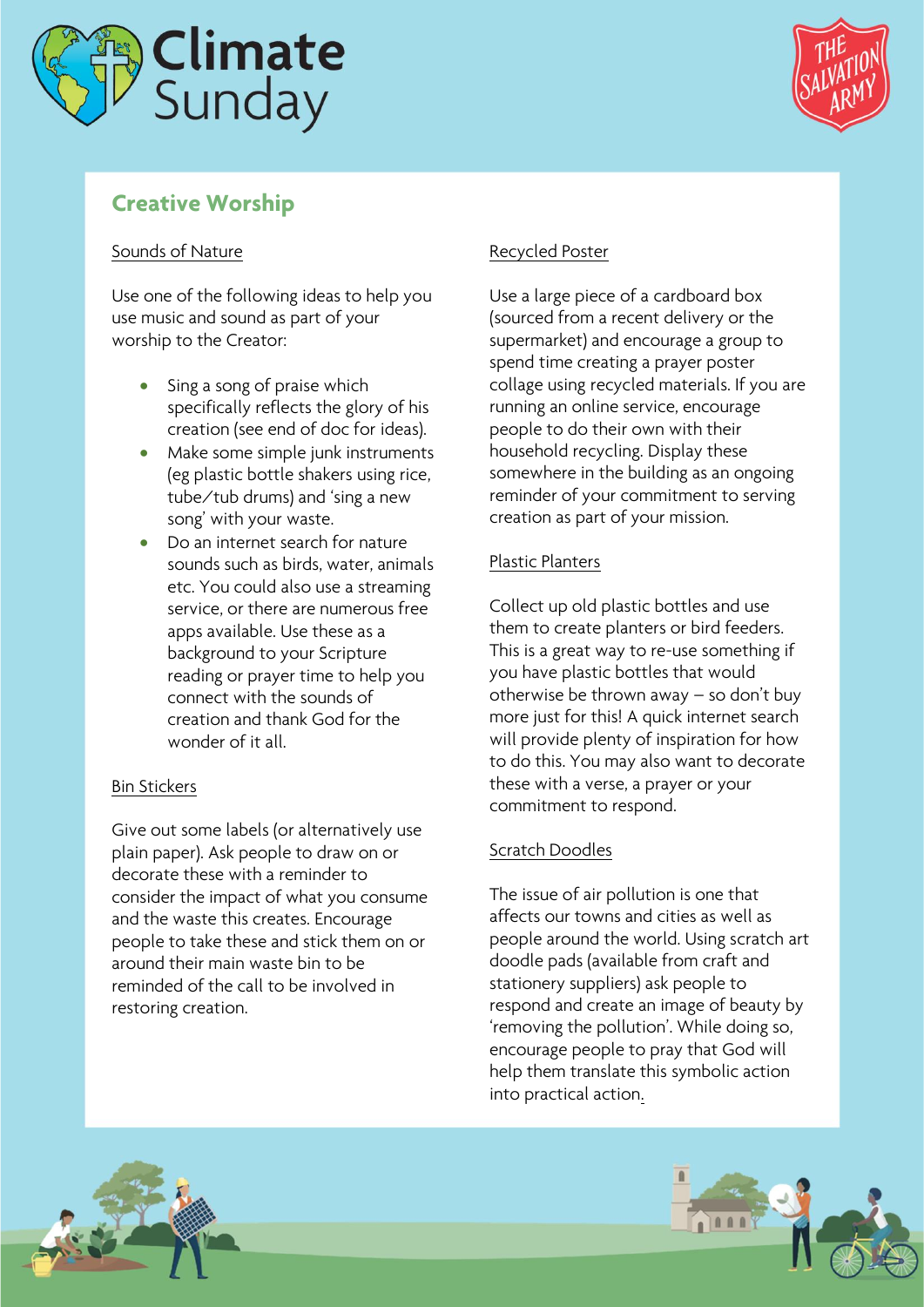



# Hold some or all of your service outside

If current government guidelines in your areas permit, consider holding some or all of your service outside and spend some time in prayer and worship in the context of God's creation, 'which is already worshipping God eloquently as every creature, and even mountains, rivers and trees worship the Lord simply by doing what God created them to do'<sup>1</sup>. If not, consider how you could encourage your church community to spend time in prayer and worship during a walk or other time outside. If holding worship online, consider instead whether you could record some or all of your service from a suitable outdoor space.

- If it is a place of great natural beauty, focus on giving thanks to God and commit to protecting the site and others.
- If it is a place of environmental degradation, focus on confessing our environmental failures and commiting to actions of healing and restoration. You may also want to spend some of your time together cleaning up the area, or thinking about what practical steps you could take to help restore this place.
- If it is an urban space, look out for the examples of the natural world which can be seen and thank God for these, and pray that you will take notice more fully of God's creation each day.

Look for ways to incorporate your surroundings into your time of worship by:

- Gathering symbols of nature from the space (without damaging it) and bringing them together / sharing them out as examples of the beautiful world God has created.
- Include a time of silence to listen to, and wordlessly join in, with the song of creation's worship and its groaning (Romans 8:22).
- Encourage people to explore the space themselves, mantaining social distancing measures.

### *Adapted from* **[Season of Creation Celebration](https://static1.squarespace.com/static/5e68d5ca63d39d027e96798a/t/5f3255bcab674a1da69d507d/1597134282159/Season+of+Creation+2020+Guide+English.pdf)  [Guide](https://static1.squarespace.com/static/5e68d5ca63d39d027e96798a/t/5f3255bcab674a1da69d507d/1597134282159/Season+of+Creation+2020+Guide+English.pdf)**

## Creation walk

In line with current guidelines in your area, organise a creation walk to meditate on the gift of God's creation and our response to be in deeper communion with all of life. This could include spending time meditating on the seven days of creation at different points along your route, using relevant Bible passages or prayers featured elswhere in this resource, or the Earth Examen (found on p25-26 of [this PDF\)](https://static1.squarespace.com/static/5e68d5ca63d39d027e96798a/t/5f3255bcab674a1da69d507d/1597134282159/Season+of+Creation+2020+Guide+English.pdf).

*Adapted from* **[Season of Creation Celebration](https://static1.squarespace.com/static/5e68d5ca63d39d027e96798a/t/5f3255bcab674a1da69d507d/1597134282159/Season+of+Creation+2020+Guide+English.pdf)  [Guide](https://static1.squarespace.com/static/5e68d5ca63d39d027e96798a/t/5f3255bcab674a1da69d507d/1597134282159/Season+of+Creation+2020+Guide+English.pdf)**

1 **[Season of Creation Celebration Guide](https://static1.squarespace.com/static/5e68d5ca63d39d027e96798a/t/5f3255bcab674a1da69d507d/1597134282159/Season+of+Creation+2020+Guide+English.pdf)**



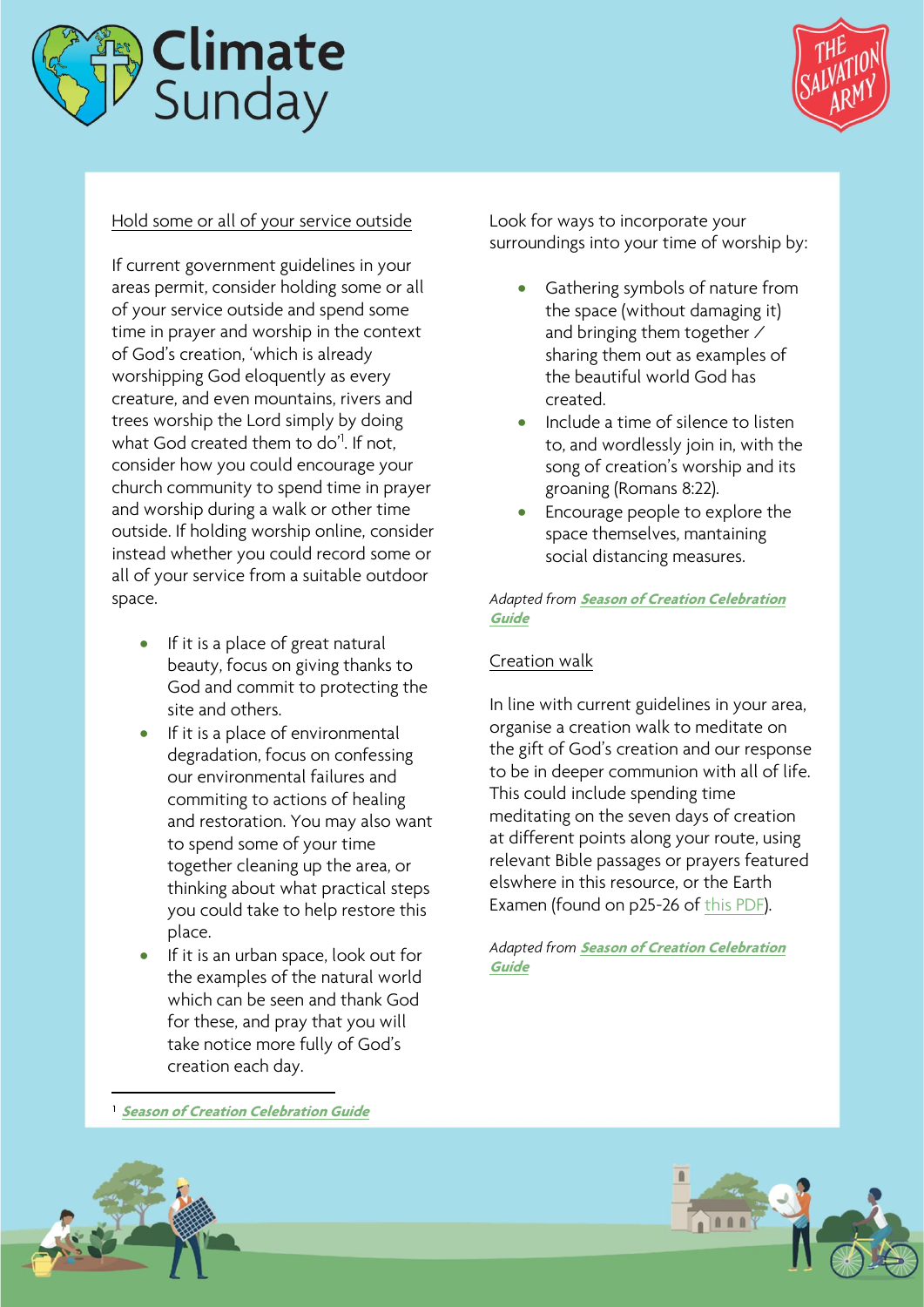



# Practical Worship

Consider what you can do as a practical act of worship that will help take care of creation. What this involves will vary depending on the area where you live and the local ecological issues being faced, but here are some ideas:

- **Clean local waterways** these may contain pollution from fertilisers and pesticides, as well as other waste, including plastics. [Here are some tips on how to](https://oceanconservancy.org/trash-free-seas/international-coastal-cleanup/start-a-cleanup/)  [organise a clean-up.](https://oceanconservancy.org/trash-free-seas/international-coastal-cleanup/start-a-cleanup/)
- **Organise a clean-up of a local area** – Like the waterways above, organising a clean-up of a local park, forest or other natural area can help to protect the plants and animal life that live there from pollution such as chemicals and micro plastics.
- **Plant a tree** Trees help combat climate change, clean the air and provide habitat. The planting and nurturing of a tree can be a symbol of your shared commitment to creation. If possible choose a native species as this will best support insects and other animals. [\(https://www.plantbritain.co.uk/\)](https://www.plantbritain.co.uk/)

*Adapted from* **[Season of Creation Celebration](https://static1.squarespace.com/static/5e68d5ca63d39d027e96798a/t/5f3255bcab674a1da69d507d/1597134282159/Season+of+Creation+2020+Guide+English.pdf)  [Guide](https://static1.squarespace.com/static/5e68d5ca63d39d027e96798a/t/5f3255bcab674a1da69d507d/1597134282159/Season+of+Creation+2020+Guide+English.pdf)**. *Look at the Ideas for Action resource for more practical ways to serve creation.*

### Harvest – Wildflower Seed Bombs

You will need:

- wildflower seeds
- soil
- flour or powdered clay
- water
- mixing bowl

Wildflowers are a great way to brighten up your garden or local area and reclaim a little bit of our local community for nature. Provide some wildflower seeds and encourage people to make their own seed bombs and release them somewhere as an act of worship to our Creator. Perhaps call out lines of Scripture on God's goodness as you throw or pray over the area.

#### *References*

- *[https://www.nationaltrust.org.uk/feature](https://www.nationaltrust.org.uk/features/how-to-make-wildflower-seed-balls) [s/how-to-make-wildflower-seed-balls](https://www.nationaltrust.org.uk/features/how-to-make-wildflower-seed-balls)*
- *[https://www.wildlifetrusts.org/actions/h](https://www.wildlifetrusts.org/actions/how-make-seed-bomb) [ow-make-seed-bomb](https://www.wildlifetrusts.org/actions/how-make-seed-bomb)*

### 'Stick' Pictures

Provide (or ask people to collect) a selection of sticks (you could also gather leaves etc) and use them to create a picture – these could either be stuck to some paper or card, or arranged on the ground and then photographed.



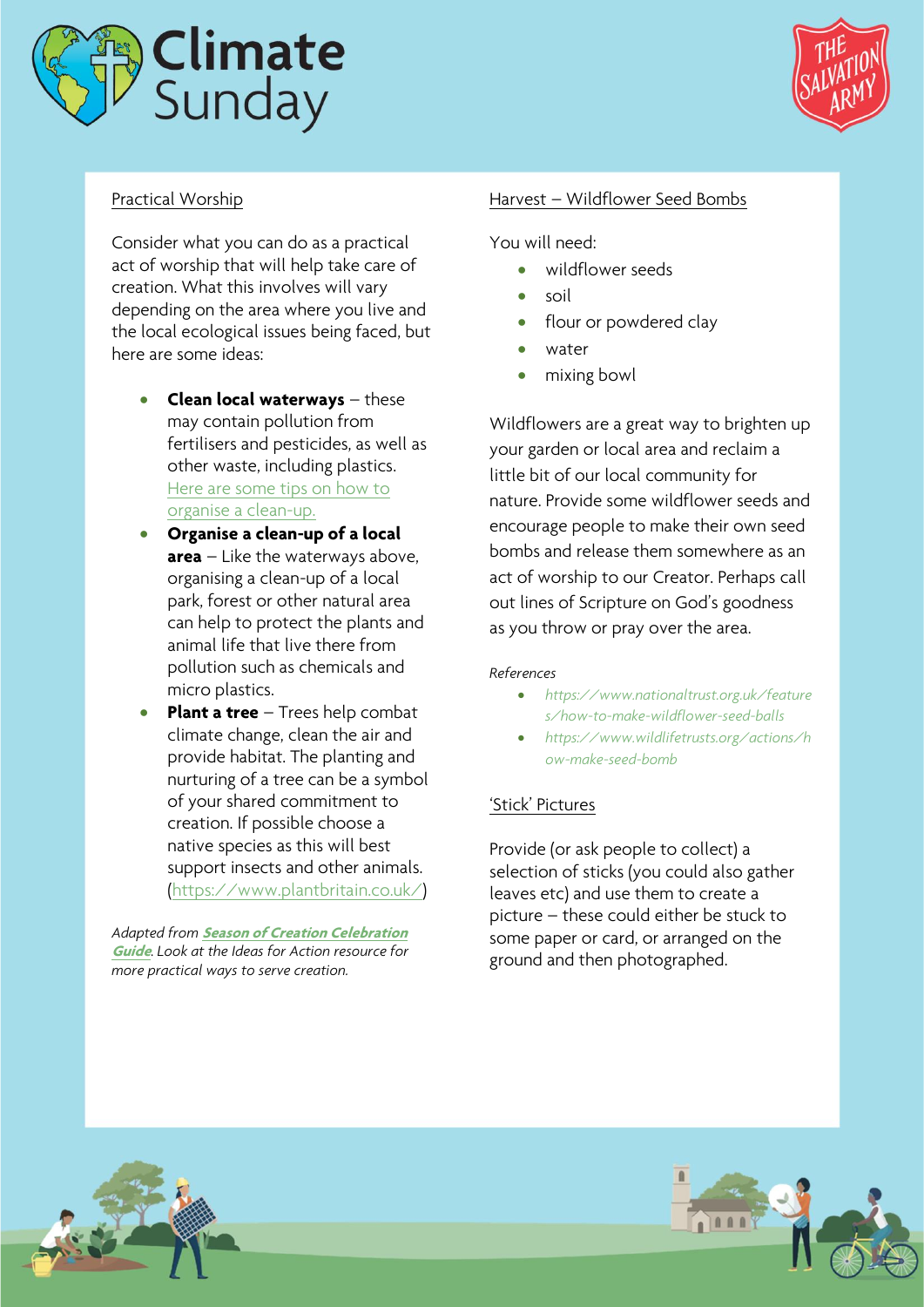



# Whose Garden is This?

This can work as well whether worshipping together in person or online. Prime two or three of your congregation to send you pictures of their garden. Then ask the rest of your congregation to guess whose garden it is. Guesses can be shared by those in the room, or in the chat if online.

## Get OWT Colour Hunt/Collage

Get people to go in search of as many different colours in nature that they can find. You could even use what you find to make a colourful rainbow collage. Use the [Get OWT Week 2 activity sheet and](https://www.salvationarmy.org.uk/resources/get-owt)  [colour hunt card](https://www.salvationarmy.org.uk/resources/get-owt) to help you.

*[Get OWT](https://www.salvationarmy.org.uk/resources/get-owt) (Outside With Toddlers) is a family-oriented programme that uses nature to nurture little ones. There are loads of resources online to help toddlers and their carers experience the benefits of nature through fun and creative activities.*